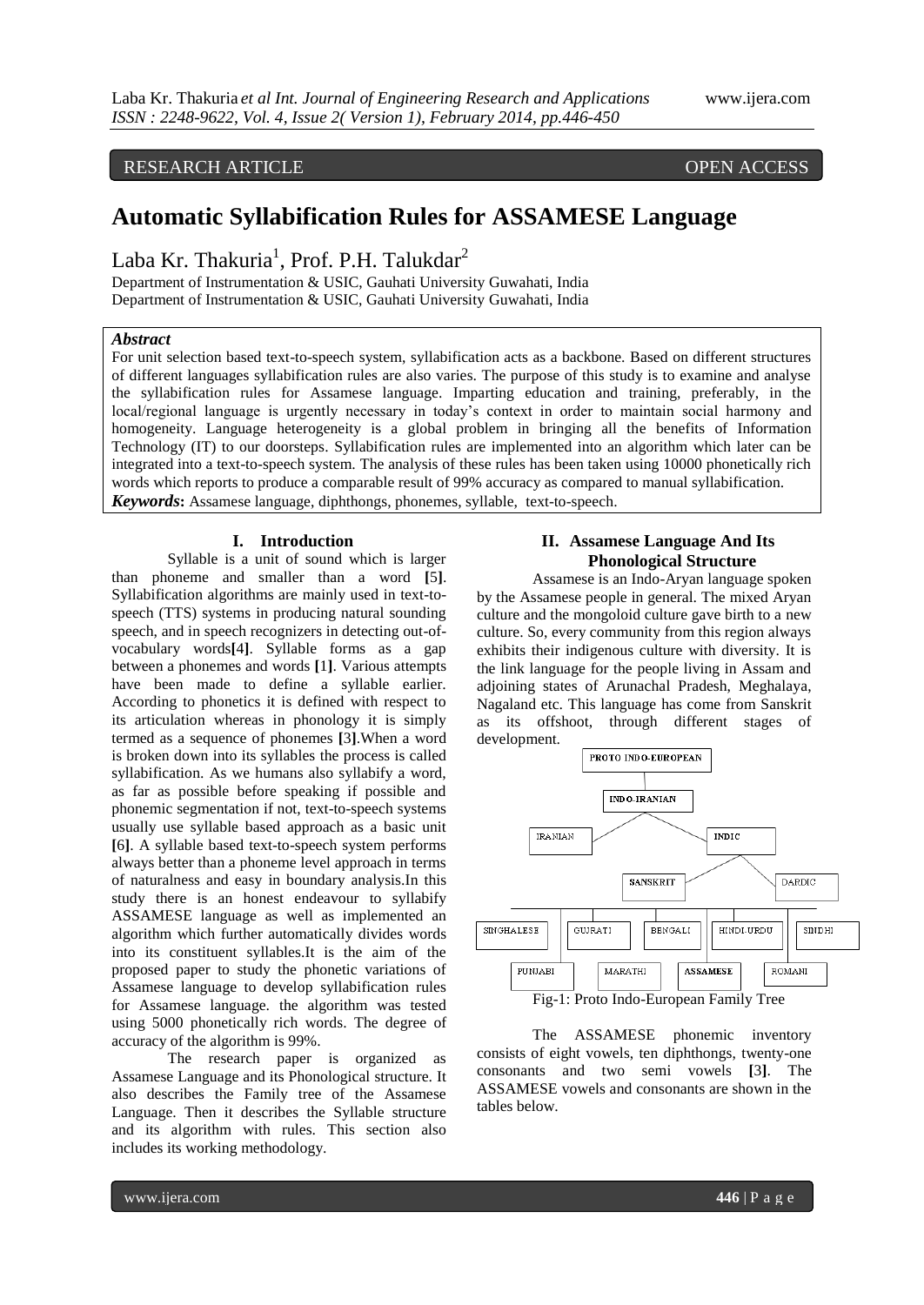| TUDIC 1. YOWCIS III / WO/MYILOL. |     |                      |             |  |
|----------------------------------|-----|----------------------|-------------|--|
|                                  |     | <b>Front</b> Central | <b>Back</b> |  |
| <b>Close</b>                     |     |                      |             |  |
| <b>Half-close</b>                | e ê |                      | οõ          |  |
| <b>Half-open</b>                 | 3   |                      |             |  |
|                                  |     |                      |             |  |
| pen                              |     |                      |             |  |

**Table 1:** Vowels in ASSAMESE.

The vowel sounds in Assamese Language occur in all the three positions, namely word initially, medially, and finally. Examples are shown below.

| <b>Monophthongs</b> |                          | <b>Initially Medially</b>          | <b>Finally</b>            |
|---------------------|--------------------------|------------------------------------|---------------------------|
| $\mathcal{N}$       |                          | /aaitaa/<br>/i/ 'he' 'grandmother' | $\overline{xi}$ 'he'      |
| /e/                 | /ek/ 'one'               | /deutaa/<br>'father                | /de/ 'give'               |
| $\sqrt{\epsilon}$   | Etaal 'one piece' Fruit' | $\sqrt{b\epsilon}$ l/ 'kind of     | $k\epsilon$ nε /<br>'how' |
| /a                  | /aam/ 'mango'            | /bal/ 'child'                      | /kalaa/<br>'black'        |
| /u/                 | /ur/ 'fly'               | /phul/'flower'                     | /saku/ 'eye'              |
| $\hat{u}$           | ûkani/ 'leech'           | /bûl/ 'color'                      |                           |
| /0/                 | 'osar/ 'near'            | 'gondha/<br>'smell'                | /lo/ 'iron'               |
| / c /               | 3 kanmaan/<br>'little'   | /bɔ 1/<br>strength'                | /lɔ /e 'take'             |

There are ten diphthongs in Assamese Language as follows:

|  |  | Table 3: Diphthongs in Assamese Language |  |
|--|--|------------------------------------------|--|
|--|--|------------------------------------------|--|

| <b>Diphthongs</b>                           |                                            | <b>Initially Medially</b>                  | <b>Finally</b>               |
|---------------------------------------------|--------------------------------------------|--------------------------------------------|------------------------------|
|                                             |                                            |                                            | /paai/ 'to                   |
| /ai/                                        | /aai/ 'mother'/kaait/ 'thorn'              |                                            | reach'                       |
| /ei/                                        | eitu/ 'this'                               | /xeitu/ 'that'                             | /dei/ 'okay'                 |
| $\frac{1}{\alpha}$                          | $\overline{\mathrm{o}i}$<br>'interjection' | 'ghoiniiyek/ 'wife'                        | /ekaanabboi/<br>'ninety one' |
| $/$ 0 $i/$                                  | $\frac{1}{2}$ inya /                       | 'somebody else'/p 3 itaa/ 'cockroch'       | $/h \circ i / 'yes'$         |
| $\overline{\overline{\mathbf{u}}^{\prime}}$ | 'ui/ 'white ant'                           |                                            | 'dui/ 'two'                  |
| /iu/                                        |                                            |                                            |                              |
| /ou/                                        | ouxadh $\sqrt{ }$<br>medicine'             | / aaloukik / 'spiritual'                   | /mou/<br>'honey'             |
| $/$ au $/$                                  | dav'                                       | 'auxi/ 'no moon /paautaa/ 'one who<br>get' | /xaau/<br>curse'             |
| /eu/                                        |                                            | 'deuri/'personal title'                    | 'deu/ 'priest'               |
| /ua/                                        | /uaar/ 'cover'                             | 'guaal/ 'milkman'                          |                              |

There are twenty-three consonant sounds including two semi-vowels in Assamese Language.

**Table 4:** Consonants in ASSAMESE

| of<br><b>Nature</b> |                       | <b>Alveol</b>     |                | Vel     |                |
|---------------------|-----------------------|-------------------|----------------|---------|----------------|
| <b>Articulat</b>    | <b>Bi-labial</b>      | ar                | <b>Palatal</b> | ar      | <b>Glottal</b> |
| ion                 |                       |                   |                |         |                |
| <b>Plosive</b>      | b                     |                   |                | K       | g              |
|                     |                       |                   |                |         |                |
|                     |                       | d<br>fi           |                | g<br>fi |                |
|                     | $b^{\text{fi}}$<br>ph | ${\rm t}^{\rm h}$ |                | $k^h$   |                |
| <b>Fricative</b>    |                       | S<br>Z            |                | X       | ĥ              |
|                     |                       |                   |                |         |                |
| <b>Nasal</b>        | М                     | n                 |                | ŋ       |                |
| Lateral             |                       |                   |                |         |                |
| <b>Rolled</b>       |                       | r                 |                |         |                |
| <b>Semi Vowel</b>   | W                     |                   |                |         |                |

#### **III. Syllabification**

Syllables are considered as the set of smallest speech sound in a language that distinguishes one word from another. The key objective of this study is to set the syllabification rules for ASSAMESE language using an algorithm which syllabify a word. In syllabification the location of some syllables in word plays a great role. Syllable shows different behaviour in a form of articulation features and pronunciation if it occurs in word initial, final or intermediary position**[**7**]**. In this research work the syllabification is actually achieved by looking at different patterns of syllables meaning that we can experiment with monosyllabic, disyllabic, trisyllabic and polysyllabic.

Thus, the purpose of this work is to formulate an algorithm for dividing Assamese words into syllables.

#### **IV. Methodology**

The methodologies followed in the present

- study are:
- a) Examine Assamese syllables structures from linguistic literature.**[**6**]**
- b) Group discussions with linguists.
- c) Dialect variations.
- d) Study of previous works performed **[**2**]**.

#### **V. Subjects**

Data was obtained from the Assamese Dictionary (**Hemkosha**) and also from the native speakers of the respective language and was syllabified by five different speakers between 20 and 25 years of age participated in the study. The entire test was done on two male speakers and three female speakers respectively. On the basis of these experiments almost all the syllable templates available in Assamese were found. About 5000

www.ijera.com **447** | P a g e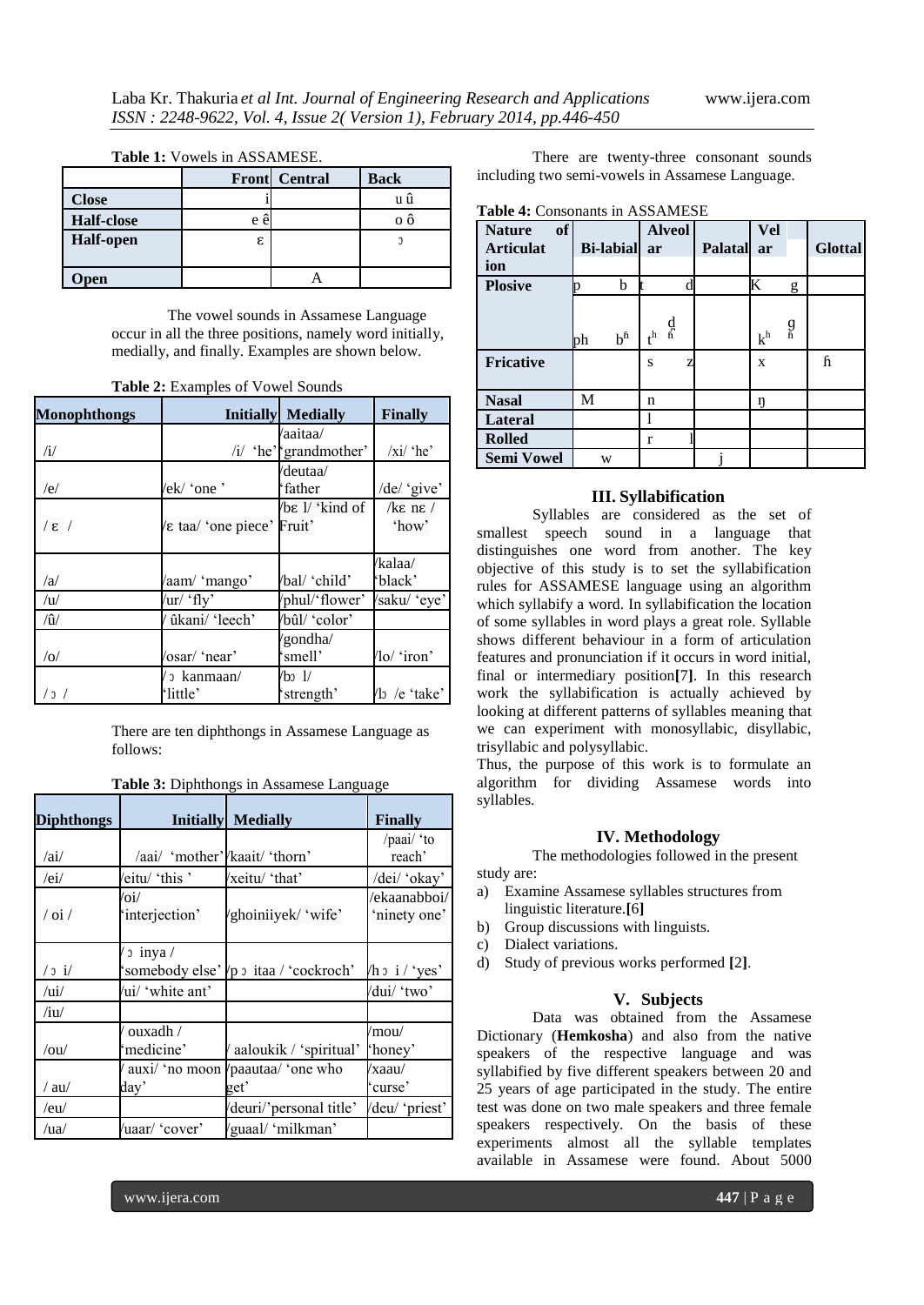monosyllabic, disyllabic and polysyllabic words were experimented to find out the syllable structure in Assamese. For the words of Assamese having different structure see the Appendix A.

#### **VI. Procedure**

The entire five subjects were asked to record the words of Assamese language, which were selected for contain almost all the syllable templates. The recording was done in a quiet room with a noise cancelling microphone using the recording facilities of a typical multimedia computer system. The boundaries of syllable were marked according to the pronunciation of the team. The voice was recorded and processed on Audacity and Cool Edit Pro. By observing formants through spectrogram, syllable structure and boundary were evaluated. The equipment used in recording was a microphone with a frequency response of 48000 Hz with a 16 bit sound card and high quality speakers.

#### **VII. Result**

The recording was done on 5000 distinct words extracted from a Assamese corpus and then compared with manual syllabification of the same words to measure accuracy. Heterogeneous nature of texts obtained from the News Paper, Feature Articles Text books, Radio news, short stories etc**[**2**]**. A list of distinct words of 5000 most frequently occurring words chosen for testing the algorithm. The 5000 words results some **20,655 syllables** .The algorithm achieves an overall accuracy of **98.05%** when compared with the same words manually syllabified by an expert.

#### **A. Syl***lable Stru***cture**

Syllable structure of ASSAMESE phonemes of vowels (V) and consonants(C) are as follows:-

- 1. V
- 2. VC
- 3. CV
- 4. CVC
- 5. CVV 6. CCVC
- 7. CCV
- 8. VCC
- 

# **B.** *Syllabification rules*

An assumption is taken in this rule that diphthongs are considered as a single vowel unit. The syllabification rules developed after study are given below:-

- i. The syllable boundary of a word having single vowel is at the end of the word. (V, CV)
- ii. For a word having CVCC\* structure, then syllable boundary is marked after first vowel. ie CV/C, CV/CVV, CV/CV,CV/CVC etc
- iii. For a word having VCV<sup>\*</sup> structure, then syllable boundary is marked after SECOND vowel. ie VCV/, VCV/C, VCV/CV, VCV/CVCetc
- iv. For a word having CVV\* structure , then syllable boundary is marked after SECOND vowel. ie CVV/,CVV/C,CVV/CV,CVV/CVC,CVV/V etc
- v. For a word having VCC\* structure , then syllable boundary is marked after second CONSONANT. ie VCC/VCV, VCC/V, VCC/VC etc
- vi. For a word having CCV structure , then NO syllable boundary is marked. SYLLABIFICATION is only makred after completion of the word. ie CCV/
- vii. For a word having CCVC\* structure , then syllable boundary is marked after first vowel. ie CCV/C, CCV/CV, CCV/CVC,CCV/CVV etc
- viii. For a word having CVCV structure , then syllable boundary is marked after first vowel. ie CV/CV, CV/CVV etc
	- ix. For a word having CVVCX structure , then CHECK X
		- A) If x=vowel(V) ie CVVCV, boundary will found after second vowel
		- B) If x=consonant(C) ie CVVCC, boundary will found between the two vowels.

#### **C.** *Implementation*

All the above rules were implemented as a recursive function in a C++ environment which checks the presence of syllables in the sub word till the word boundary is reached. The words are processed from left to right.

#### **VIII. Algorithm**

In this section, the Bodo syllabification rules identified in the section (4.2) are presented in the form of a formal *algorithm*. The function *syllabify()*  accepts an array of phonemes generated, along with a variable called *current index* which is used to determine the position of the given array currently being processed by the algorithm. Initially the *current\_index* variable will be initialized to 0. The *syllabify()* functionis called recursively until all phonemes in the array are processed.

The function *mark\_syllable\_boundary***(***position)* will mark the syllable boundaries of an accepted array of phonemes. The other functions used within the *syllabify ()* function are described below.

i) *total\_vowels(phonemes):* accepts an array of phonemes and returns the number of vowels contained in that array.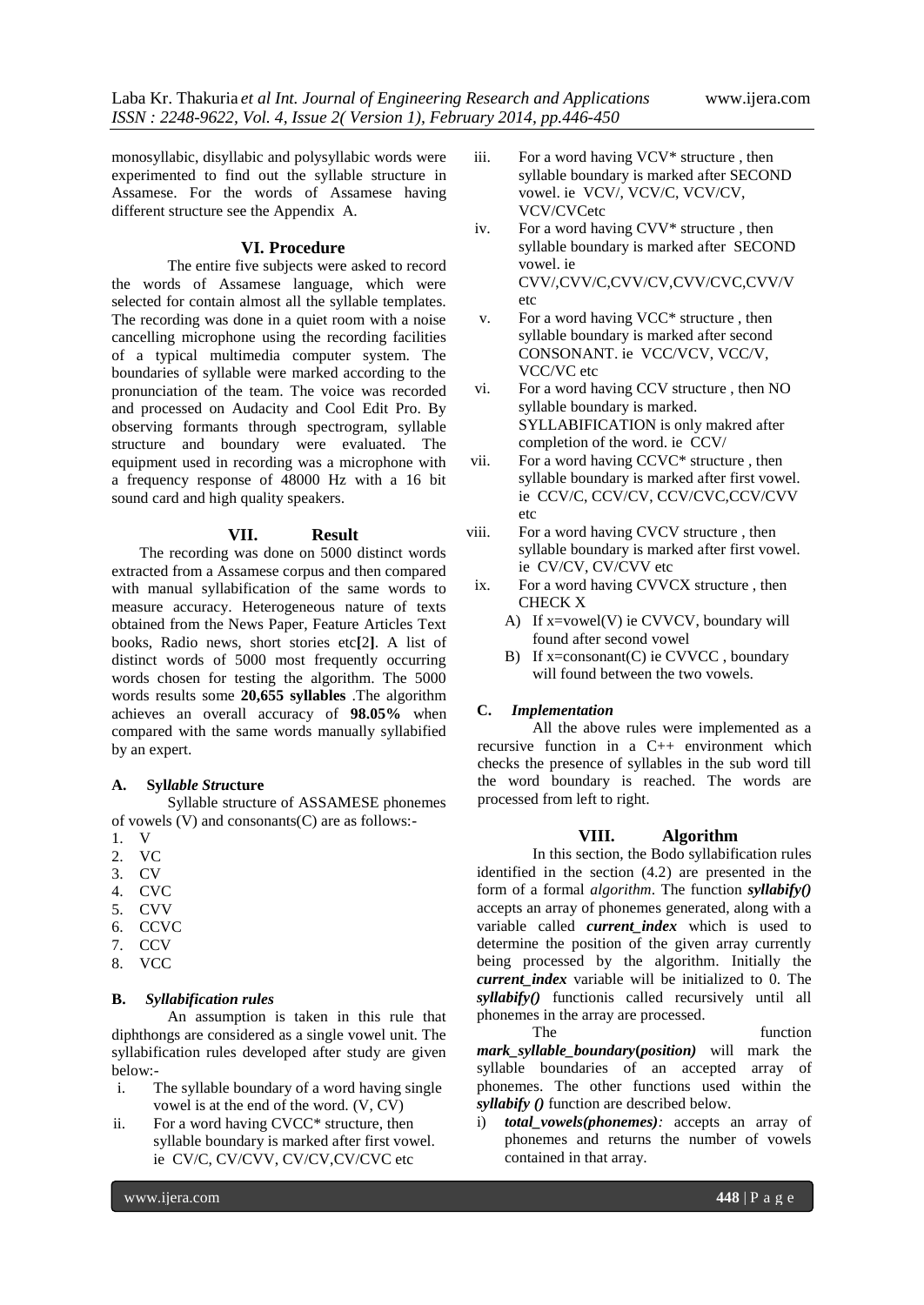- ii) *is\_vowel(phoneme):* accepts a phoneme and returns true if the given phoneme is a vowel.
- iii) **total\_vowels\_bet\_cons ():** accepts a word with current position and returns the total number of vowels till the next consonant from current position. It also returns the length of the total vowels, length of the first vowel and length of the first consonant, after current position, as reference.
- iv) *total\_cons\_bet\_vowels ()* : accepts a word with Current position and returns the total number of Consonants till the next vowel from current position. It also returns the length of the first consonants, after current position, as reference.
- v) *get\_syllables () :* accepts a word with current position, syllable boundary and returns the syllable.

#### **IX. Conclusion**

The above algorithm was tested on 5000 distinct Assamese Words, collected from Assamese corpus of dictionary (**Hemkosha**), short stories and news and compared it with manual syllabification we get the result of about 20,665 syllables with accuracy of 99%.This paper is presented an algorithm for dividing Assamese words into syllables. The algorithm is based on grammatical rules proposed in section (4.2) and does not require high computational cost. Syllabification is an important component of many speech and language processing system**[**4**]**, and it is expected that this algorithm is going to be a significant contribution to the researchers working on various aspects of the Assamese language.

### **X. Acknowledgement**

We would like to express my sincere gratitude and heartfelt thanks to my guide Prof. Pran Hari Talukdar, Professor, Department of Instrumentation and USIC, Gauhati University. we would not have been able to complete the research work and shape it in the form of the research paper without his consistent advice, and never ending enthusiasm, positivity, encouragement, support and understanding. we are very fortunate for having an opportunity to work with him from which I benefited enormously. we are also grateful to Gauhati University for giving me to access the data from GU\_Galo\_Adi corpus.

#### **References**

- [1]. ChandanSarma, U.Sharma, C.K.Nath, S.Kalita, P.H.Talukdar. **Selection of Units and Development of Speech Database for Natural Sounding Bodo TTS System**, *CISP Guwahati*, March 2012.
- [2]. Jyotismita Talukdar, Chandan Sarma, Prof. P.H Talukdar. **Automatic Syllabification**

**Rules for Bodo Language**, *International Journal Of Computational Engineering Research*, vol. 2 issue. 6, pp 110-114, October 2012.

- [3]. Banikanta Kakati. **Assamese, its formation and development.**
- [4]. Ruvan Weerasinghe, Asanka Wasala and Kumudu Gamage. **A Rule Based Syllabification Algorithm for Sinhala**
- [5]. Parminder Singh, Gurpreet Singh Lehal. **Syllables Selection for the Development of Speech Database for Punjabi TTS System**, *IJCSI International Journal of Computer Science Issues*, vol. 7, Issue 6, November 2010.
- [6]. Nungleppam Gopil Singh**,** Purnendu Acharjee, Prof. P. H. Talukdar**. An Improved Automatic Syllabification Rules for BODO Language***. International Journal of Computing, Communications and Networking,* vol. 1, No.3, November-December 2012.
- [7]. Jehangir zaman khan*.* **Syllabification rules in pashto**
- [8]. Heriberto Cuay´ahuitl. **A Syllabification Algorithm for Spanish**
- [9]. Upendra Nath Goswami. **An Introduction to Assamese**
- [10]. Hemchandra Barua. **HEMKOSHA**
- [11]. Couto I., Neto N., Tadaiesky, V. Klautau, A. Maia, R.2010. **An open source HMMbased text-to-speech system for Brazilian Portuguese**, *in Proc. 7th International Telecommunications Symposium Manaus*.
- [12]. Kevin Hock, Julian Smart, Stefan Csomor. **Cross-Platform GUI Programming with Wxwidgets**, Pearson edition, 2006.
- [13]. Juliette Blevins,**The syllable in phonological theory**,1995
- [14]. George Kiraz and Bernd M¨obius. **Multilingual syllabification using weighted finite-state transducers, i**n Proc*. of the 3rd Workshop on Speech Synthesis*, 1998.
- [15]. Robert Damper. **Learning about speech from data: Beyond NETtalk***, in Data-Driven Techniques in Speech Synthesis*, pp 1–25, 2001